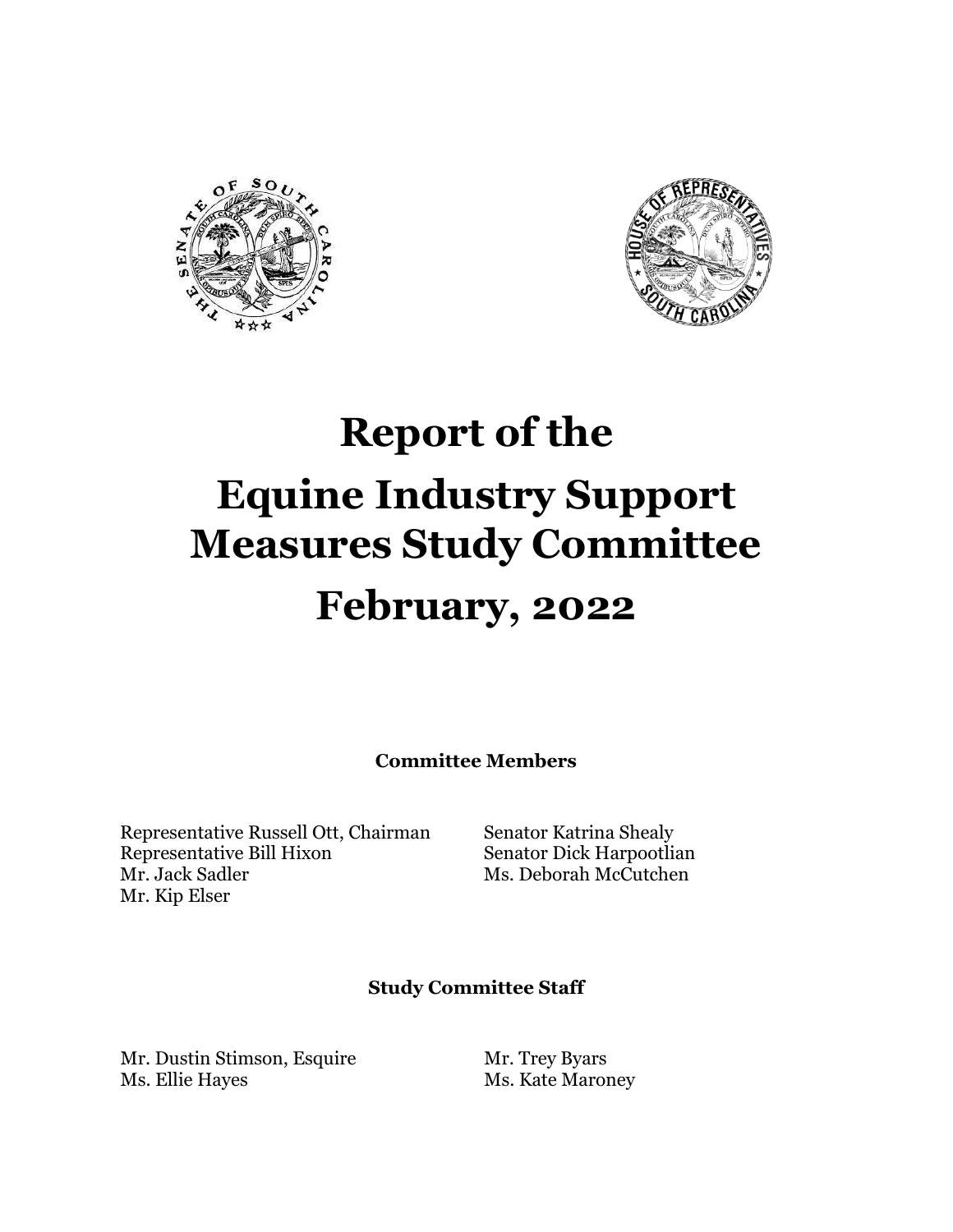# **Table of Contents**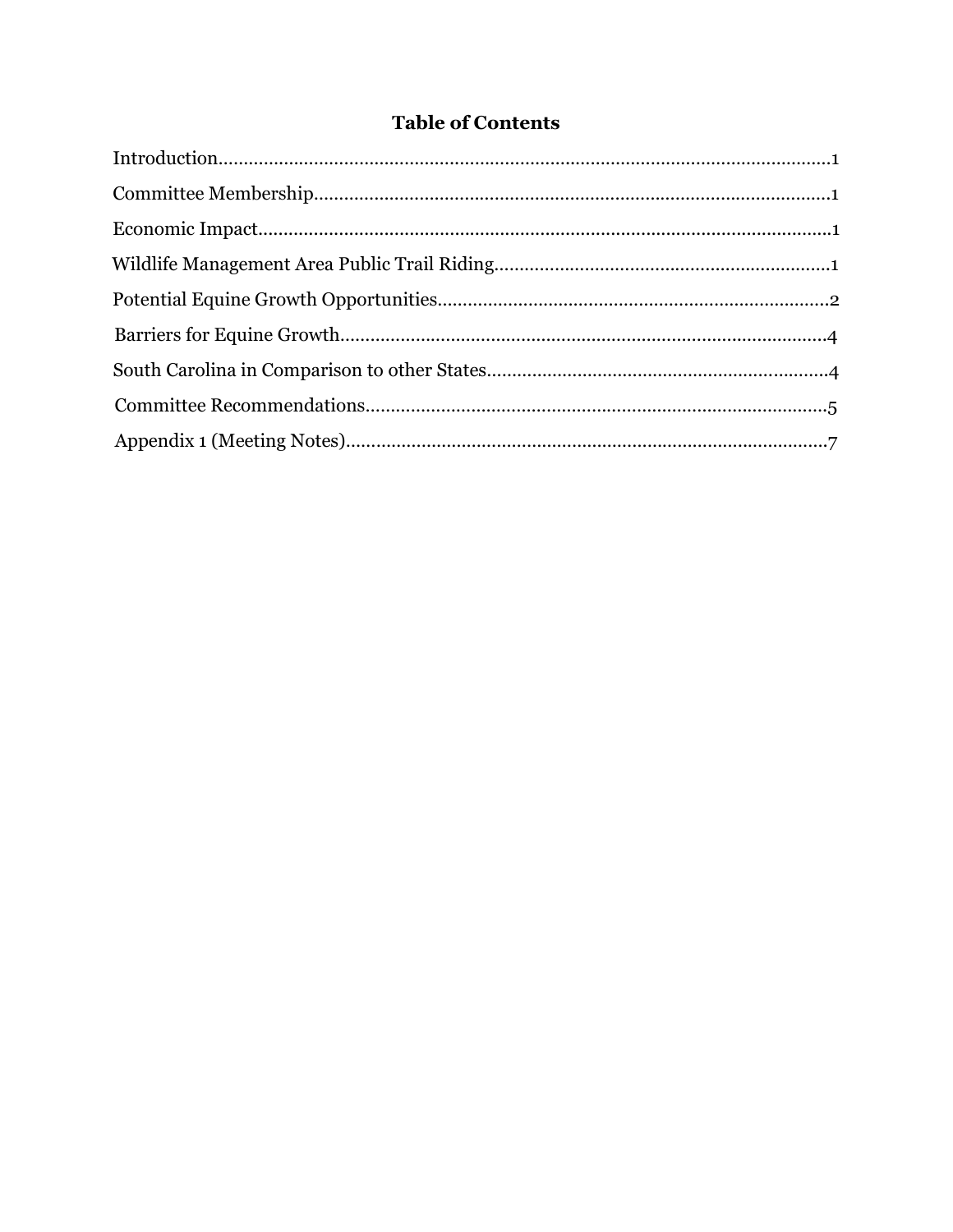# **Introduction**

In Spring 2021, the South Carolina General Assembly established the South Carolina Equine Industry Support Committee to examine the potential for further growth of the equine industry in South Carolina. The committee traveled across the State of South Carolina, holding numerous meetings, to study the impact that the Equine Industry has on our state. The committee identified barriers that exist for equine in our state, compared South Carolina to other states' equine industry, and worked with organization across the state to see how they vision the future of South Carolina's equine industry.

# **Committee Membership**

The committee consisted of seven members. Two members of the SC House of Representatives, Representative Russell Ott, who represents House District 93 and Representative Bill Hixon, who represents House District 83, two members of the SC Senate, Senator Katrina Shealy, who represents Senate District 23 and Senator Dick Harpootlian, who represents Senate District 20. The Speaker of the SC House of Representatives appointed Mr. Jack Sadler and the President of the SC Senate appointed Ms. Deborah McCutchen. The Commissioner of Agriculture appointed Mr. Kip Elser. Representative Russell Ott served as the Chairman of the committee.

# **Economic Impact of the Equine Industry in South Carolina:**

The Equine Support Measures Study Committee used the information from *The Economic Impact of the Equine Sector on South Carolina* study conducted by the University of South Carolina for the South Carolina Department of Agriculture to understand the significance the Equine Industry in South Carolina has on our state economically. At the time of the study, 2018, the total annual economic impact of the equine industry in South Carolina was approximately 1.9 billion dollars. Per the study, 1% of all the horses in the United States reside in South Carolina. There are approximately 28,545 jobs associated with the equine industry.

# **Wildlife Management Area Public Trail Riding**

The South Carolina Department of Natural Resources identified the Wildlife Management Areas (WMA) that you either have to have a permit to trail ride on or are unable to trail ride on. A permit is needed for the Donnelley WMA, Wateree River WMA, and the Hamilton Ridge WMA. No horses are allowed at Bird Key Stono WMA, Crab Bank WMA, Deveaux Bank WMA, Sassafras Overlook, Abner Creek Falls Trail, Samworth WMA, Santee Delta WMA, and the Beach at Botany Bay. All other WMA properties allow public trail riding.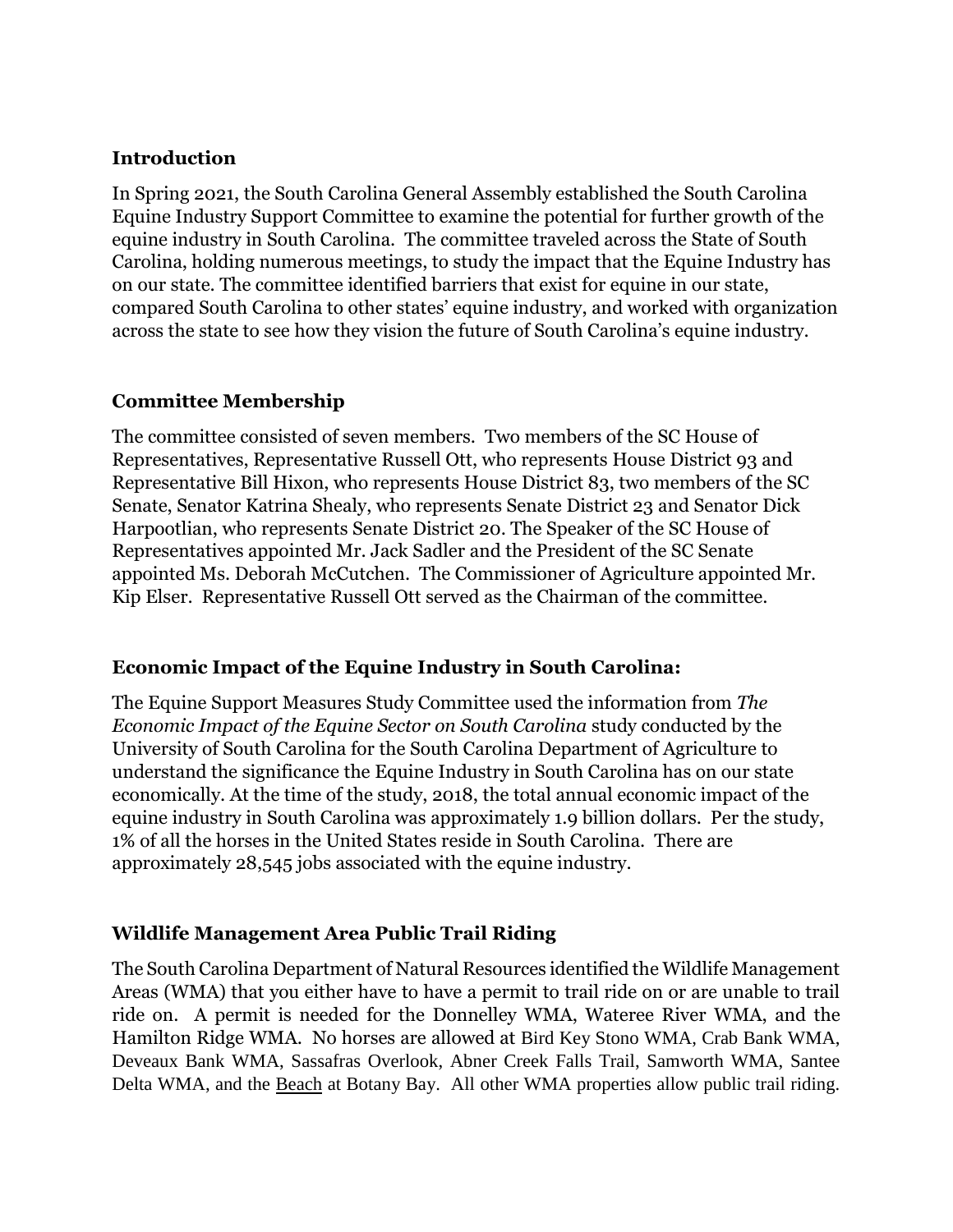Horse riding is allowed on roads open to motorized vehicular traffic, unless signage is there stating otherwise.

# **Potential Equine Growth Opportunities:**

One of the potential equine growth opportunities discussed was establishing advanced deposit wagering in South Carolina.

| Alabama      | Arizona       | Arkansas      |
|--------------|---------------|---------------|
|              |               |               |
| California   | Colorado      | Connecticut   |
| Delaware     | Florida       | Idaho         |
| Illinois     | Indiana       | Iowa          |
| Kansas       | Kentucky      | Louisiana     |
| Maryland     | Massachusetts | Michigan      |
| Montana      | Nebraska      | New Hampshire |
| New Mexico   | New York      | North Dakota  |
| Ohio         | Oklahoma      | Oregon        |
| Pennsylvania | Rhode Island  | South Dakota  |
| Tennessee    | Vermont       | Virginia      |
| Washington   | West Virginia | Wisconsin     |
| Wyoming      |               |               |

States that allow Advanced Deposit Wagering (ADW):

Advance Deposit Account Wagering: A form of pari-mutuel wagering in which an individual may establish an account with a person or entity licensed by the established group and may place a pari-mutuel wager through that account that is permitted by law

Advance Deposit Account Wagering Licensee: A person or entity licensed to conduct advanced deposit account wagering and accept deposits and wagers, issue a receipt or other confirmation to the account holder evidencing such deposits and wagers, and transfer credits and debits to and from accounts

Intertrack Wagering: Pari-Mutuel wagering on simulcast horse races from host tract by patrons at a receiving track

Interstate Wagering: Pari-mutuel wagering on simulcast horse races from a track located in another state or foreign country by patrons at a receiving track or simulcast facility

Receiving Track: A track where simulcasts are displayed for wagering purposes

# **Advanced Deposit Wagering in Other States**

ADW Tax Rates in Pari-Mutuel States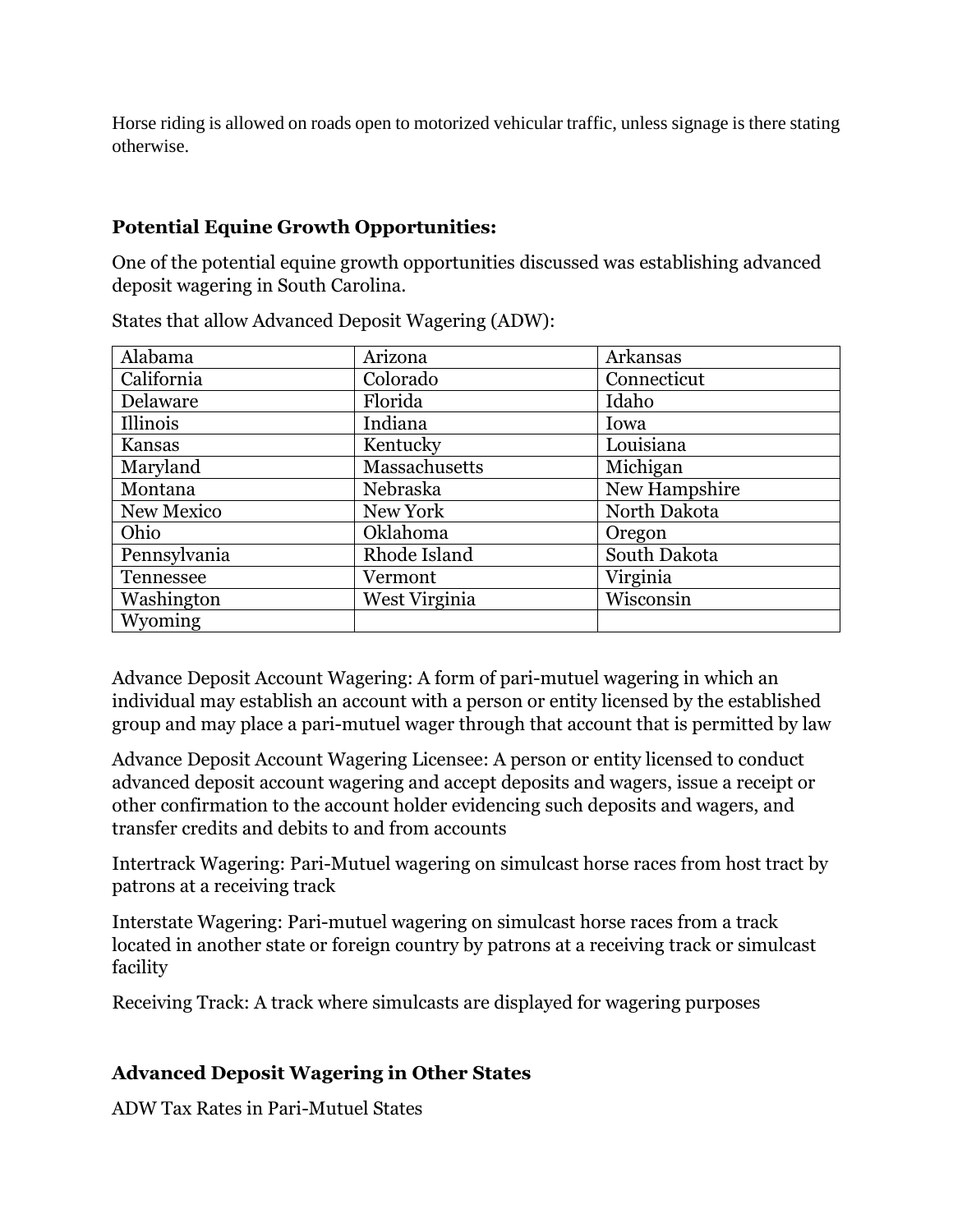Around the United States today, state tax rates on pari-mutuel wagering typically are relatively low compared to other forms of gaming.

-This is because other revenue from betting horses-generally known as pari-mutuel takeout, often characterized as a tax - is reinvested in each state's horse agribusiness. Those dollars support horse ownership through purse (prize money) payments,; breeding farms through success based awards; employment of people who are most qualified for and productive in animal care; horse health research; higher education in animal- related sciences and business; and so forth.

• Specific to Advance Deposit Wagering (ADW), tax rates are low, generally less than 5% with a weighted average under 1.4%, for a variety of good business reasons. ADWs are private enterprises, and they receive a portion of the "takeout" (revenue) from a pari-mutuel pool as compensation for facilitating interstate and in-state wagering transactions via laptops and mobile phones. Because of this, states that have approved ADW have chosen to keep taxes on those enterprises low, usually in the 1-2% range, if they tax ADW at all.

-Not all states specify a tax on ADW, instead leaving ADW revenue distribution to contractual relationships between the private stakeholders generally the race tracks involved, their horsemen's groups (similar to the player's association in other pro sports) and the contracting ADW facilitator.

- Because these private contracts are typically not publicly available, information about revenue attributable to ADW handle is not always available, and when it is, as in the case of the states below, may not be fully reflective of the positive dollar flow from ADW.

- In Kentucky, for example, ADW annually generates approximately \$2.5 million in direct tax revenue (a relatively small portion of overall wagering-related revenue) which is considered an "excise" tax and is largely earmarked by statute for racing associations and prize monies in the state. Kentucky's General Fund realizes, by design, approximately 15% of the ADW-specific tax the state assesses, or less than \$400,000 per year from its direct tax on ADWs, while the horse agribusiness receives roughly five times that amount from ADW alone.
- Other states that have instituted a direct tax on ADW most often have done so in similar fashion, assessing a low share of takeout because they see greater economic value in the largest share of revenue going back into the industry. Even then, states often specifically allocate that ADW tax back to the business of horses.

-A large portion of any ADW related tax is often allocated to the administration and programming of the regulatory agency that oversees the sport, in effect another payment back into the horse industry rather than a general tax receipt. -For example: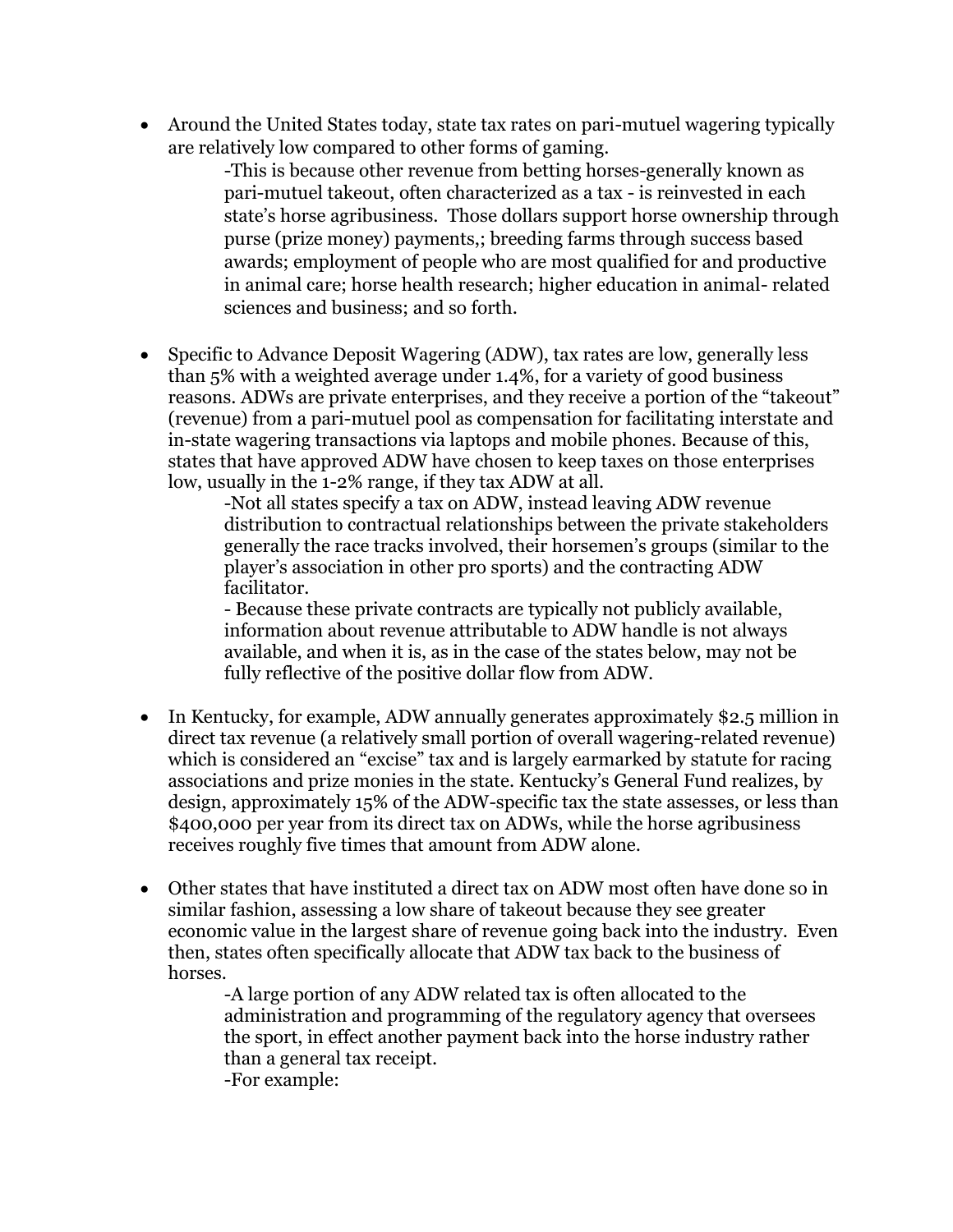| Sample ADW Specific Taxes and Allocations in Pari-Mutuel States* |     |              |                   |            |            |            |           |
|------------------------------------------------------------------|-----|--------------|-------------------|------------|------------|------------|-----------|
|                                                                  |     |              |                   | <b>ADW</b> | <b>ADW</b> | \$         | %         |
|                                                                  |     |              |                   |            |            | Allocated  | Allocated |
|                                                                  |     |              |                   |            |            | to         | to        |
| Year                                                             |     | <b>State</b> | <b>ADW</b> Handle | Tax        | Tax        | Horse      | Horse     |
|                                                                  |     |              |                   | Rate       |            | Funds $**$ | Funds**   |
| 2019                                                             |     | IL           | 217, 147, 633     | 1.75%      | 3,800,084  | 3,800,084  | 100%      |
| 2021                                                             | Est | KY           | 450,000,000       | $0.50\%$   | 2,250,000  | 1,912,500  | 85%       |
| 2021                                                             | Est | AZ           | 31,704,342        | $0.55\%$   | 174,947    | 174,947    | 100%      |
| 2021                                                             | Est | WV           | 16,196,860        | 2.00%      | 323,937    | 80,984     | 25%       |
| 2021                                                             | Est | MN           | 76,059,764        | 4.89%      | 3,715,645  | 3,715,645  | 100%      |
| *Does not include amounts allocated by private contract          |     |              |                   |            |            |            |           |
| **Includes funding of regulatory commission and programming      |     |              |                   |            |            |            |           |

# **Barriers for Equine Growth:**

One of the primary barriers for growth in the equine industry is that funding is needed to create and manage programs that are established to help the equine community. South Carolina has many programs that would be beneficial to residents but the programs have not received any funding to help their cause.

One of the programs that the committee learned about was Thoroughbred Retirement Foundation Second Chances. This program allows prisoners the opportunity to work with horses as a part of their prison sentence. The program began in South Carolina in 2008. The program is located at Wateree Correctional Facility, and the prison has approximately 110 acres at the facility to use for the horses. Currently, there are 11 horses and 4 inmates involved in the program. The committee heard from a participant in the program, and he described his experience as life changing because it encourages self-esteem and improves the mental health of the people involved. He also believes that the program would excel in high school vocational centers to get younger people more involved and interested in the equine industry.

# **South Carolina in Comparison to Other States:**

The chart below shows the economic impact and the public trail miles in South Carolina and neighboring states.

| <b>State</b>   | Economic Impact  | <b>Public Trail Miles</b> |
|----------------|------------------|---------------------------|
| South Carolina | $$1.936$ Billion | 946.8                     |
| North Carolina | \$2 Billion      | 1,197.85                  |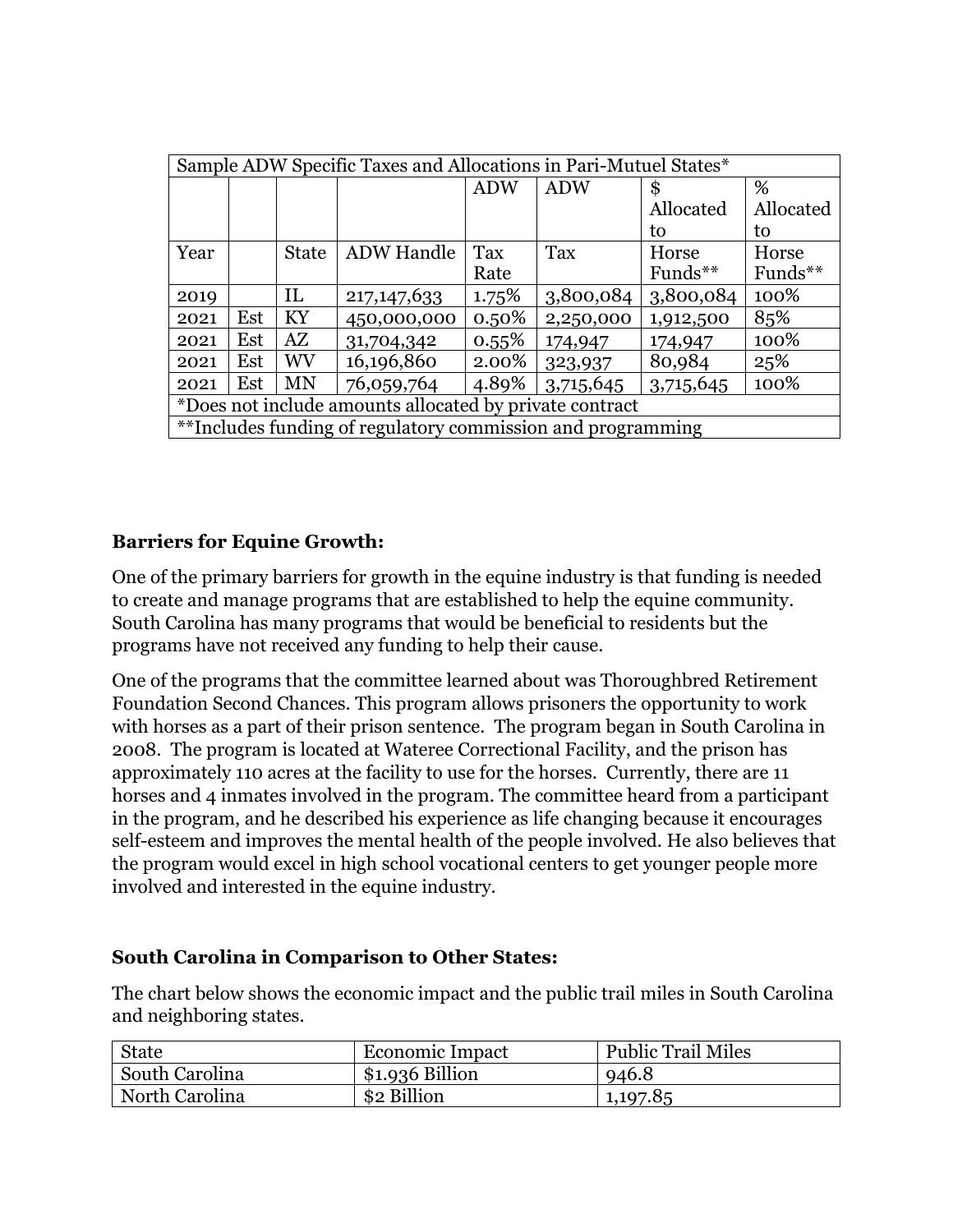| Georgia  | \$2.5 Billion | 634.7   |
|----------|---------------|---------|
| Florida  | \$6.8 Billion | 996     |
| Virginia | \$2 Billion   | 1,019.5 |
| Kentucky | \$6.5 Billion | 1,159.4 |

# **Committee Recommendations**:

Since April 2021, the Equine Industry Support Measures Study Committee has done substantial research on the equine industry in SC. We have heard from witnesses all around the state involved in the equine industry telling us how significant the industry is on many levels. The industry has roughly \$2 billion in economic impact every year and provides 28,545 jobs. The commission has also established that SC is facing tremendous competition from other states. Among the most pressing needs for the industry in SC:

- 1. Re-establish residency programs in SC similar to Delaware and Virginia by creating incentives for owners that place their horses at South Carolina training centers.
- 2. Establish owner, breeder & stallion awards.
- 3. Invest in 4H and other student programs that foster equine activities as well as education and skills training in equine care.
- 4. Re-establish the Groom Elite Vocational School at the Wateree Correctional Facility, establish the same type of program within the juvenile justice system and include equine job training in the state vocational curriculum.
- 5. Support 501(c)3 equine based entities such as South Carolina's steeplechase races in Camden, Aiken and Charleston as well as other charitable equine events including the trail ride supporting the South Carolina state horse – The Marsh Tacky.
- 6. Upgrade existing facilities and build new facilities to help attract participants and spectators for Quarter horses, American Saddlebreds and all disciplines within the equine industry.
- 7. Require state parks to open more trails for the trail riding community and improve amenities.
- 8. Establish a veterinary school (in conjunction with Clemson).

In order to accomplish these objectives, the study committee recommends that SC:

- 1. Establish an equine commission to guide accomplishment of the above objectives.
- 2. Establish an Advanced Deposit Wagering platform to fund the above needs in SC.
	- Racing Resource Group, Inc. (RRG) is a professional analytics business specializing in horse racing. RRG has generated hundreds of business projections over 30 years of work in the industry.

- In this case, RRG factors in the business results if other states that allow both pari-mutuel betting on horse racing and ADW, along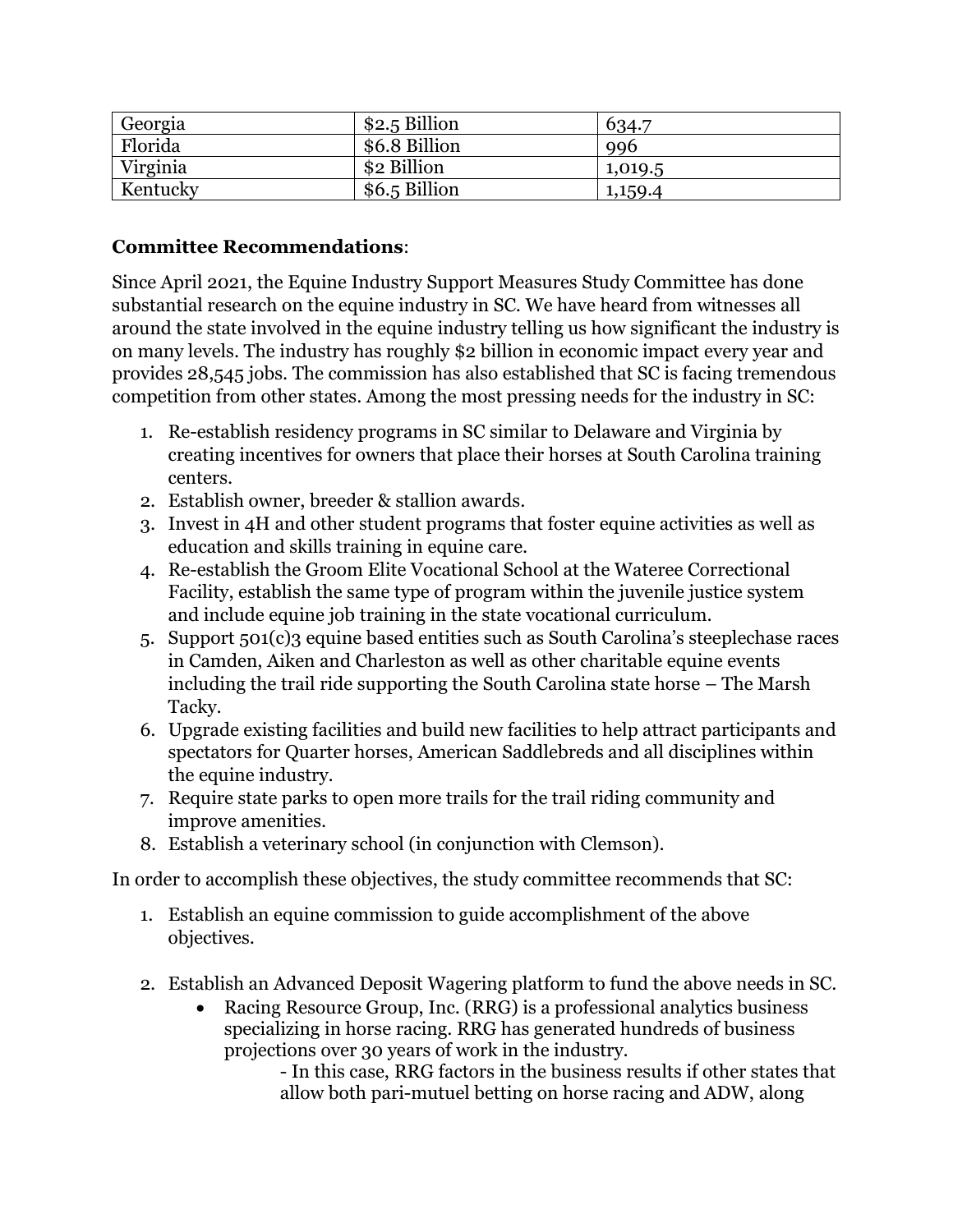with other South Carolina market considerations, to arrive at the financial scenarios below. Major assumptions include that enabling legislation will allow for ADW transacted by one or more entities licensed by an Equine Commission or other state agency

 RRG sees the following preliminary range of economic scenarios for ADW in South Carolina:

- Moderate Performance: Baseline annual ADW handle projection of \$40 million per year, resulting in approximately \$8 million in gross takeout/revenue.

- High Performance: Baseline annual ADW handle projection of \$70 million per year, resulting in approximately \$14 million in gross takeout/revenue.

- These are estimates only, predicated on known and anticipated market conditions that are subject to change. Actual results may vary and those variations may be material.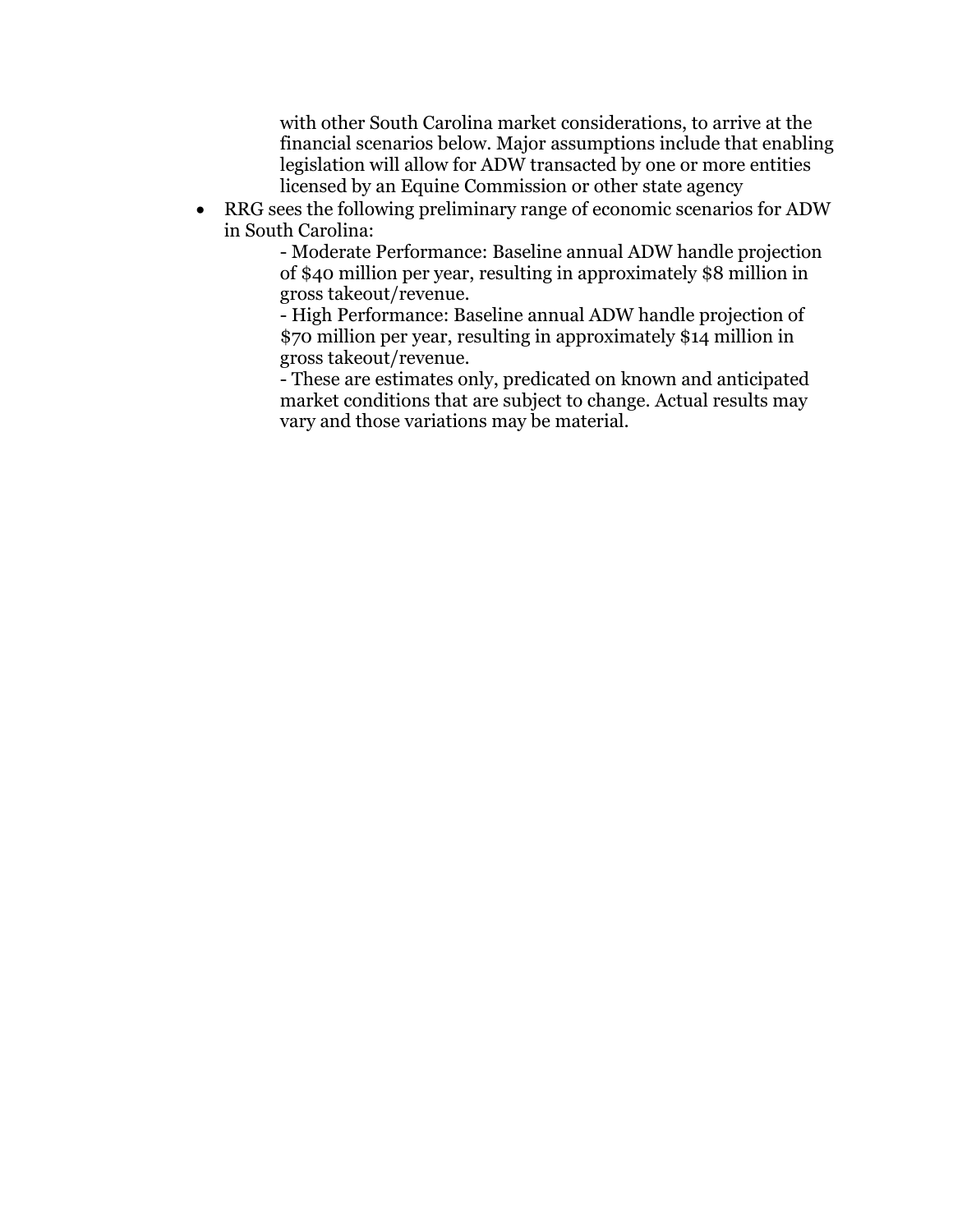# **Appendix 1 (Meeting Notes)**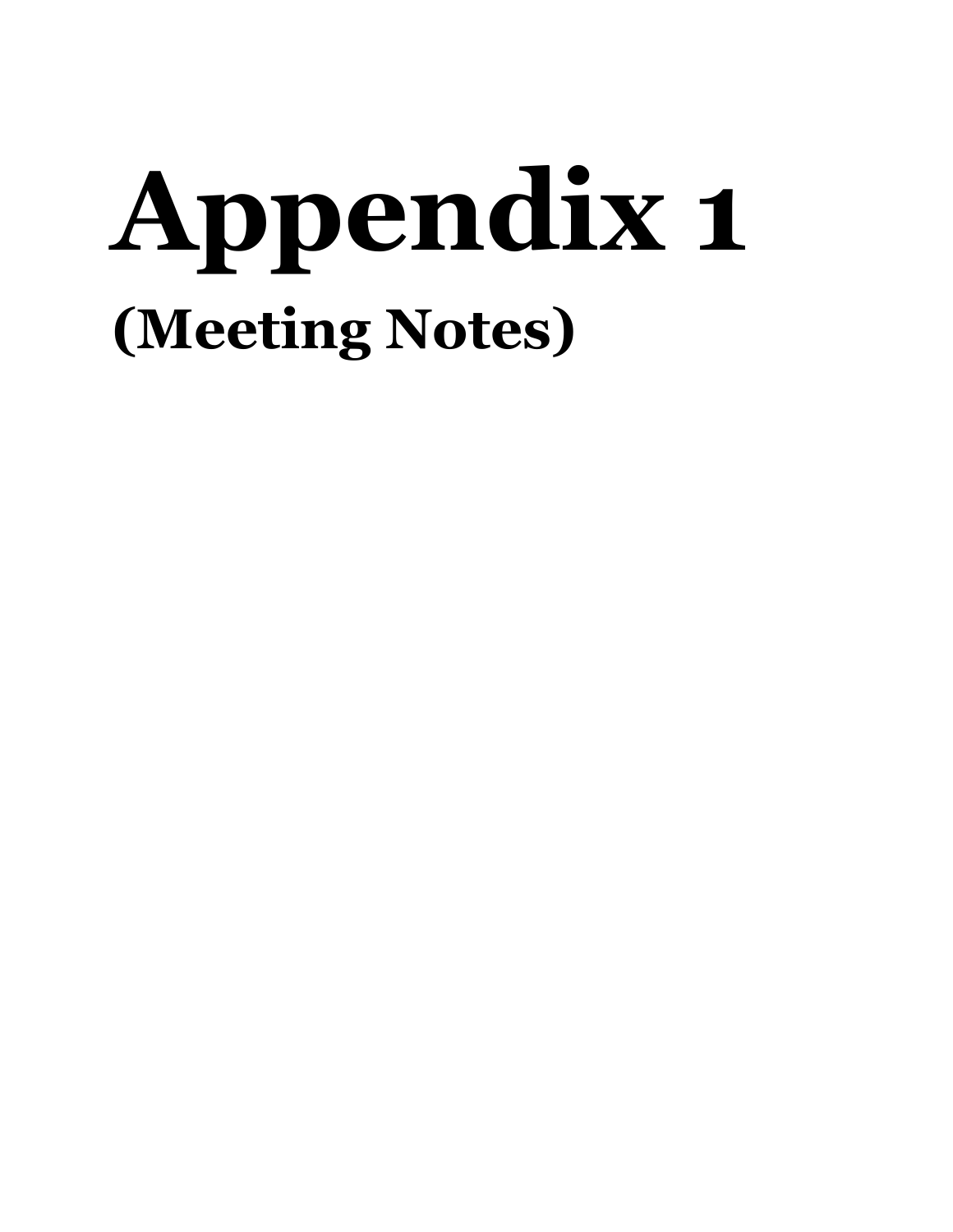# **Equine Industry Support Measures Study Committee Meeting Notes**

**Wednesday, June 23, 2021**

**12:00 pm**

#### **Room 403, Blatt Building**

Committee Members:

The Honorable Russell Ott - Chairman - House District 93 - Calhoon, Orangeburg, and Lexington Counties

The Honorable Dick Harpootlian- Senate District 20 - Lexington and Richland Counties

The Honorable Katrina Shealy - Senate District 23 - Lexington County

The Honorable Bill Hixon - House District 83 - Aiken and Edgefield Counties

Mr. Christopher (Kip) Elser

Ms. Deborah McCutchen

Mr. Jack Sadler

Committee Staff:

Ms. Ellie Hayes - Executive Assistant - House Ag Committee

Mr. Dustin Stimson - Chief Legal Counsel - House Ag Committee

Mr. Trey Byars - Research Director - Senate Ag Committee

Ms. Kate Maroney - Executive Assistant - Senate Ag Committee

#### **Meeting Notes:**

Representative Hixon nominates Representative Ott as Chairman of the Equine Study Committee. Senator Shealy seconds this motion.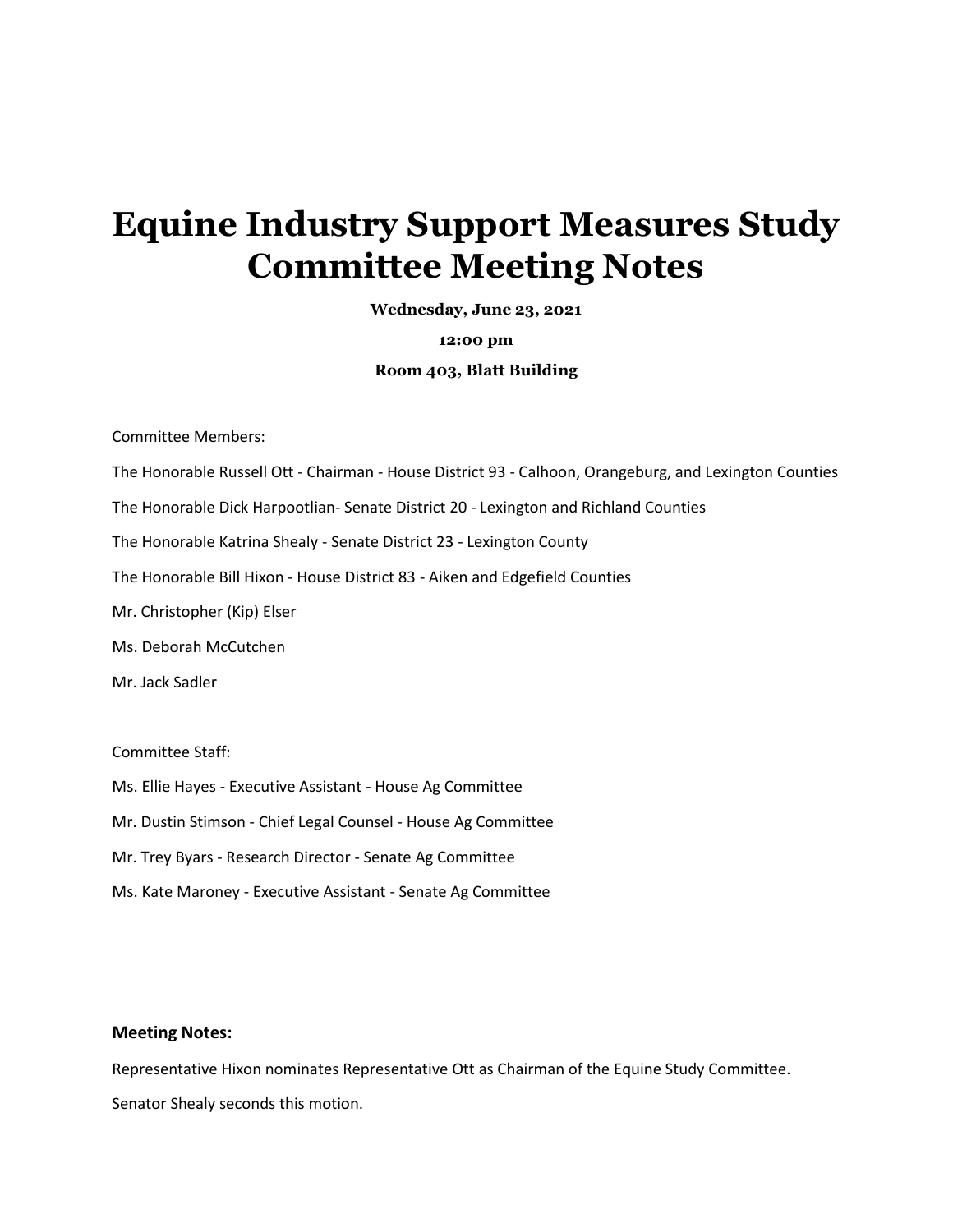All members were in favor, electing Representative Ott as Committee Chairman.

Clint Leach- South Carolina Department of Agriculture

Mr. Leach discusses the study report that the committee members received concerning the Equine Industry in South Carolina. The study received information concerning training, racing, recreational use, and trial riding of equine in the State of South Carolina.

There were 524 Horse owners and 88 facilities that submitted information for the study.

Approximately 73, 600 horses are in South Carolina, which make up about 1% of the total United States Horse Population. There are about 18, 000 thoroughbred in South Carolina.

The Equine Industry is a 2 Billion dollar a year industry for South Carolina.

About 29,000 jobs come either directly or indirectly from the Equine Industry in South Carolina.

The Equine Industry helps provide support to Veterinarian services, real estate, hotels, restaurants, and the hospitality industry.

There are four categories for growth within the Equine Industry in South Carolina:

- 1. Race related activities
- 2. Training Facilities
- 3. Expo/ Arena Industry
- 4. Recreation/ Ownership by South Carolina Residents

#### Gabriel Kingsley

Discussed different techniques used by horses and described different events that are across the state that deal with the equine industry:

- Aiken

-Elloree

<https://www.scstatehouse.gov/video/archives.php>

Questions by Members:

(Answers provided by Clint Leach with the SC Department of Agriculture)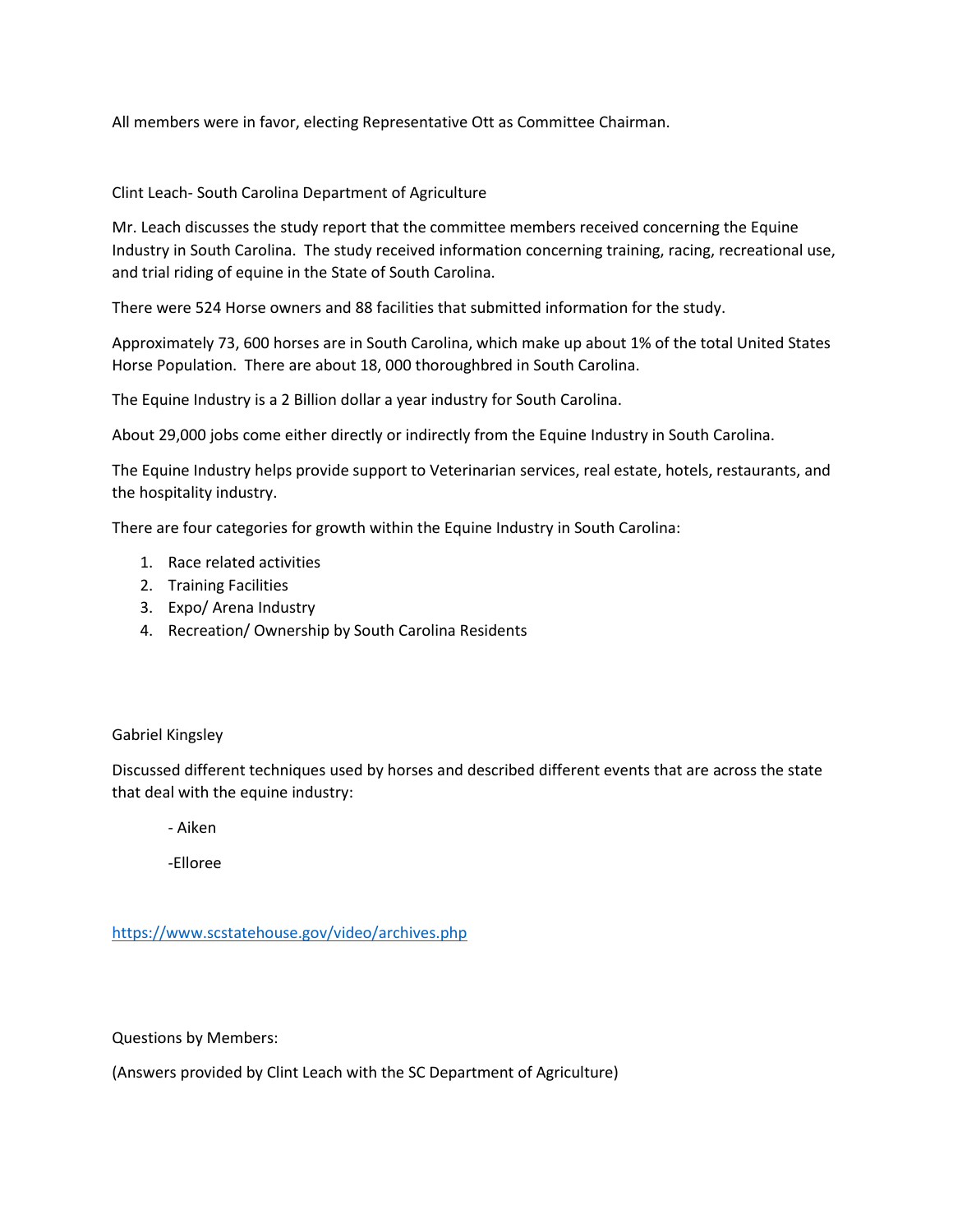For Senator Shealy's question regarding page 7 and the total impact by industry sector chart – I reached out to USC for a further breakdown of the \$648.1M for "support activities for agriculture and forestry." They are unable to provide a more detailed look, as this wasn't something they specifically studied in depth.

For Representative Ott's question about whether the equine industry grew at the same pace overall as the agribusiness industry, let me provide some details, but also premise it by saying the studies conducted weren't an apples-to-apples comparison.

- 2019 total equine impact \$1.9B / 2004 total equine impact \$478M (the 2019 study was much more in depth in what was studied and surveyed) // based upon these numbers, the equine industry grew by nearly 75 percent. However, again, this isn't a true and accurate comparison
- 2018 total agribusiness impact \$46.2B / 2006 total agribusiness impact \$34B // based upon these numbers, the agribusiness industry grew approximately 25 percent from 2006 to 2018

For Representative Ott's questions regarding South Carolina's total annual impact versus neighboring states, as well as the total number of public trails, see the below chart.

|         | <b>State</b>   | <b>Annual Economic Impact</b> | <b>Public Trails</b> |
|---------|----------------|-------------------------------|----------------------|
| (Miles) |                |                               |                      |
|         | South Carolina | \$1.936B                      | 946.8                |
|         | North Carolina | \$2B                          | 1,197.85             |
|         | Georgia        | \$2.5B                        | 634.7                |
|         | Florida        | \$6.8B                        | 996                  |
|         | Virginia       | \$2B                          | 1,019.5              |
|         | Kentucky       | \$6.5B                        | 1,159.4              |

# **Equine Industry Support Measures Study Committee Meeting Notes**

**Tuesday, August 24, 2021**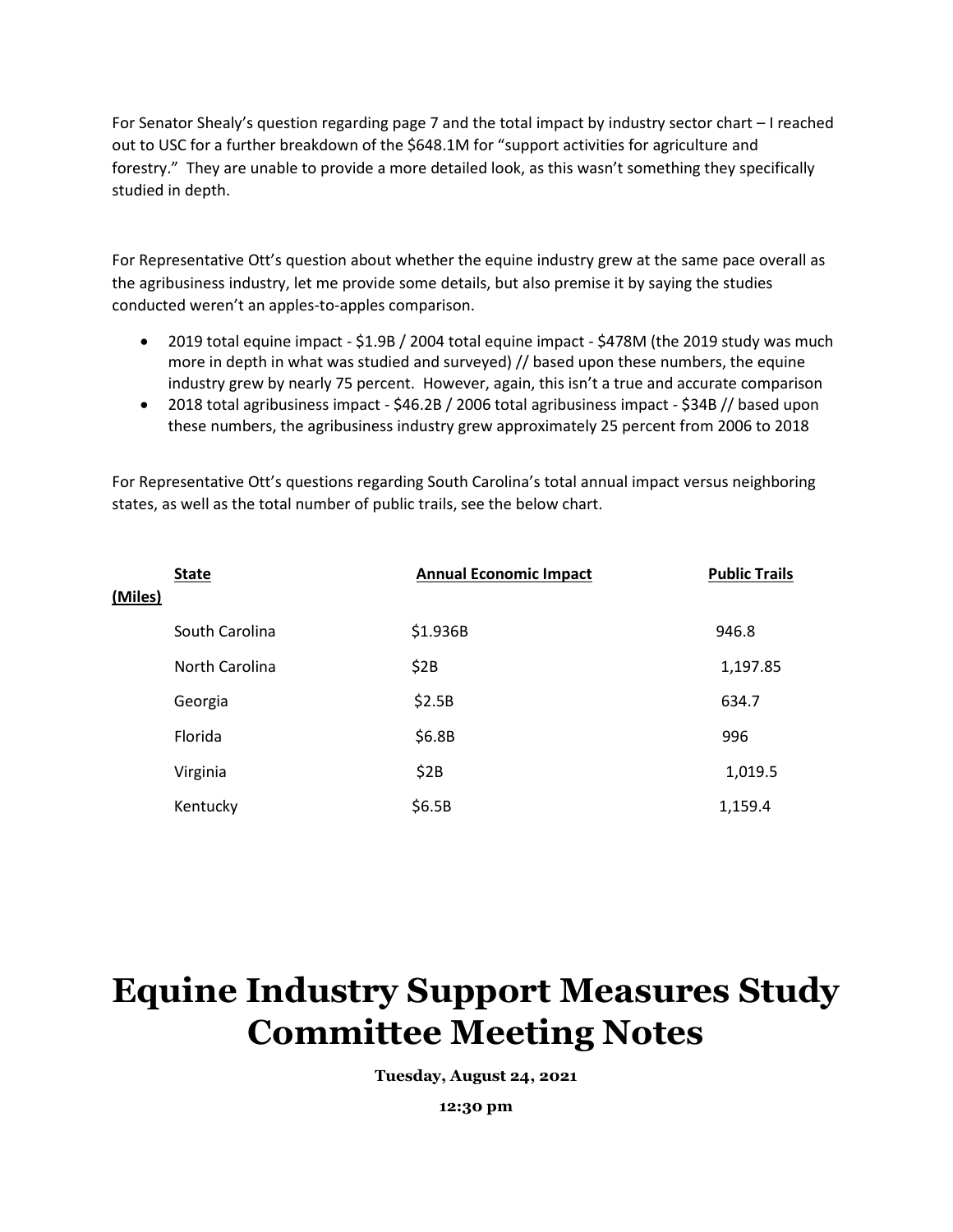#### **Rye Patch, Aiken, SC**

Committee Members Present:

The Honorable Russell Ott - Chairman - House District 93 - Calhoon, Orangeburg, and Lexington Counties

The Honorable Katrina Shealy - Senate District 23 - Lexington County

The Honorable Bill Hixon - House District 83 - Aiken and Edgefield Counties

Mr. Christopher (Kip) Elser

Ms. Deborah McCutchen

Mr. Jack Sadler

Committee Staff Present:

Ms. Ellie Hayes - Executive Assistant - House Ag Committee

Mr. Trey Byars - Research Director - Senate Ag Committee

Ms. Kate Maroney - Executive Assistant - Senate Ag Committee

Additional Staff Present:

Mr. Sam Orr - Senate

Mr. Richard Pearce - House

Meeting Notes:

John Carmichael - SCTRF Second Chances

-SCTRF program began in 2008

-This program allows prisoners the opportunity to work with Equine as part of their sentence

-Currently, there are 11 horses and 4 inmates involved in this program

-This program could also grow to be taught it high school vocational schools in South Carolina and the curriculum is simple to teach and explain to others

-if the program is efficient, it helps people become better people

-the program also encourages self-esteem and improves the mental health of the people involved.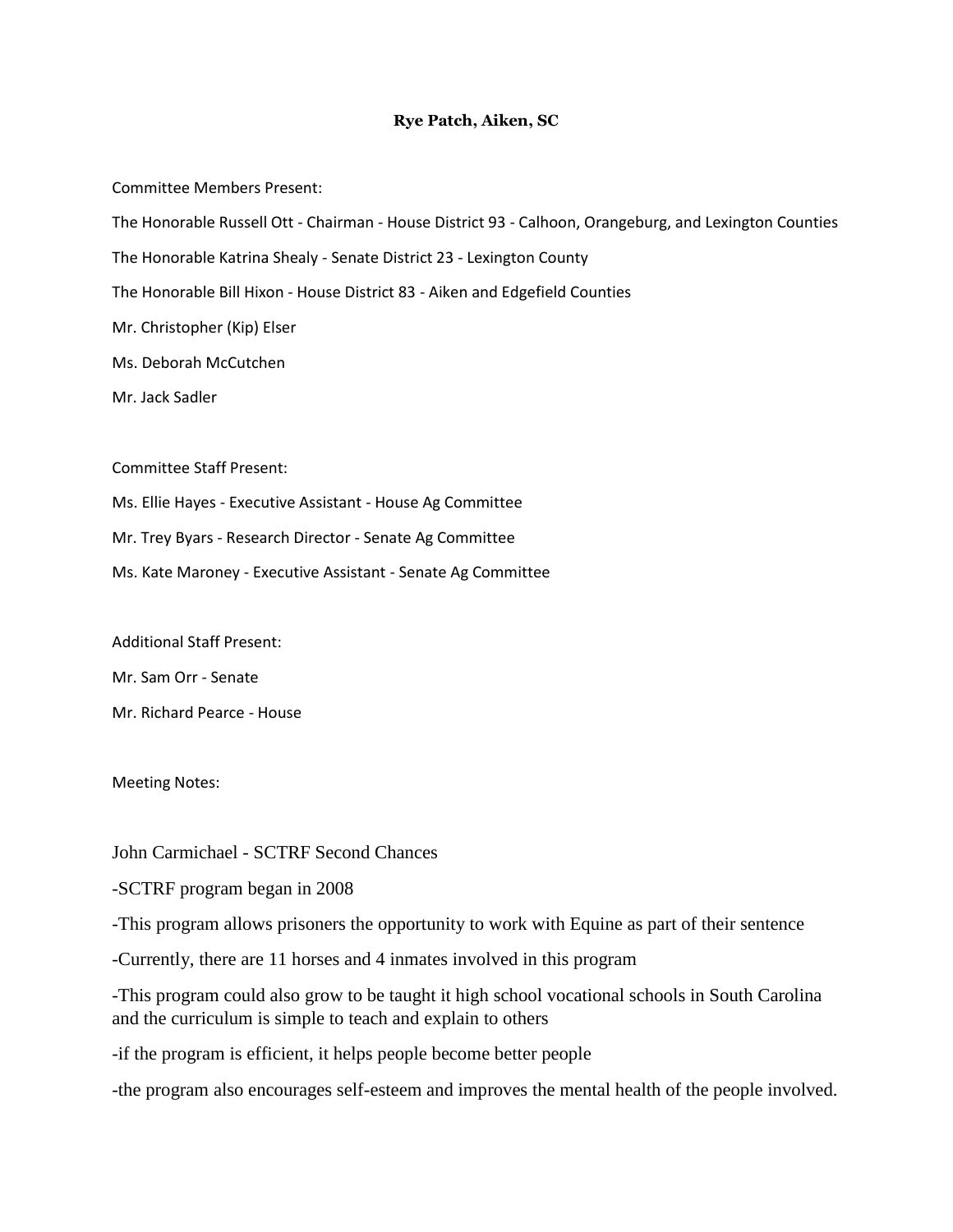-Currently this program in located at Wateree Correctional Facility

-The prison allotted 110 acres of land in front of the facility to use for the horses

-Most horses used come from the thoroughbred retirement foundation, which is a rescue organization

-This program has not grown into a larger program due to the lack of resources

-The foundation is a non-profit

James Banks - Works with the felon programs

-was a prisoner and says it would have been helpful and beneficial if he would have been able to be a part of this program while in prison

-Mr. Banks brought attention to the growing quarter horse industry in South Carolina

-At a sale in Wyoming, a quarter horse sold for 85,000

-A lot of buyers at the sale were from Aiken, South Carolina

-People are attracted to life in South Carolina and growing our equine industry will only attract more people and more events throughout the state

Doug Berry - Veterinarian

Performance Equine Vet in Aiken, South Carolina

Currently there are 2 active surgical specialist who service about a 3 hour radius

There are 11/12 equine vet facilities across South Carolina

Jobs with vet are dependent of ability of cliental.

There has been a 5-10% growth over the past few years

Vets are faced with salary issues because other states pay more because they have more horses

It is hard for more people to show interest because it is hard to have a good work/life balance

A main demand is 24-hour service for horses

There is also a seasonal influx from cliental from uo north. This is about a 30% influx

In the late summer/ fall

Horses come to SC for training

Owners take risk of bringing their horse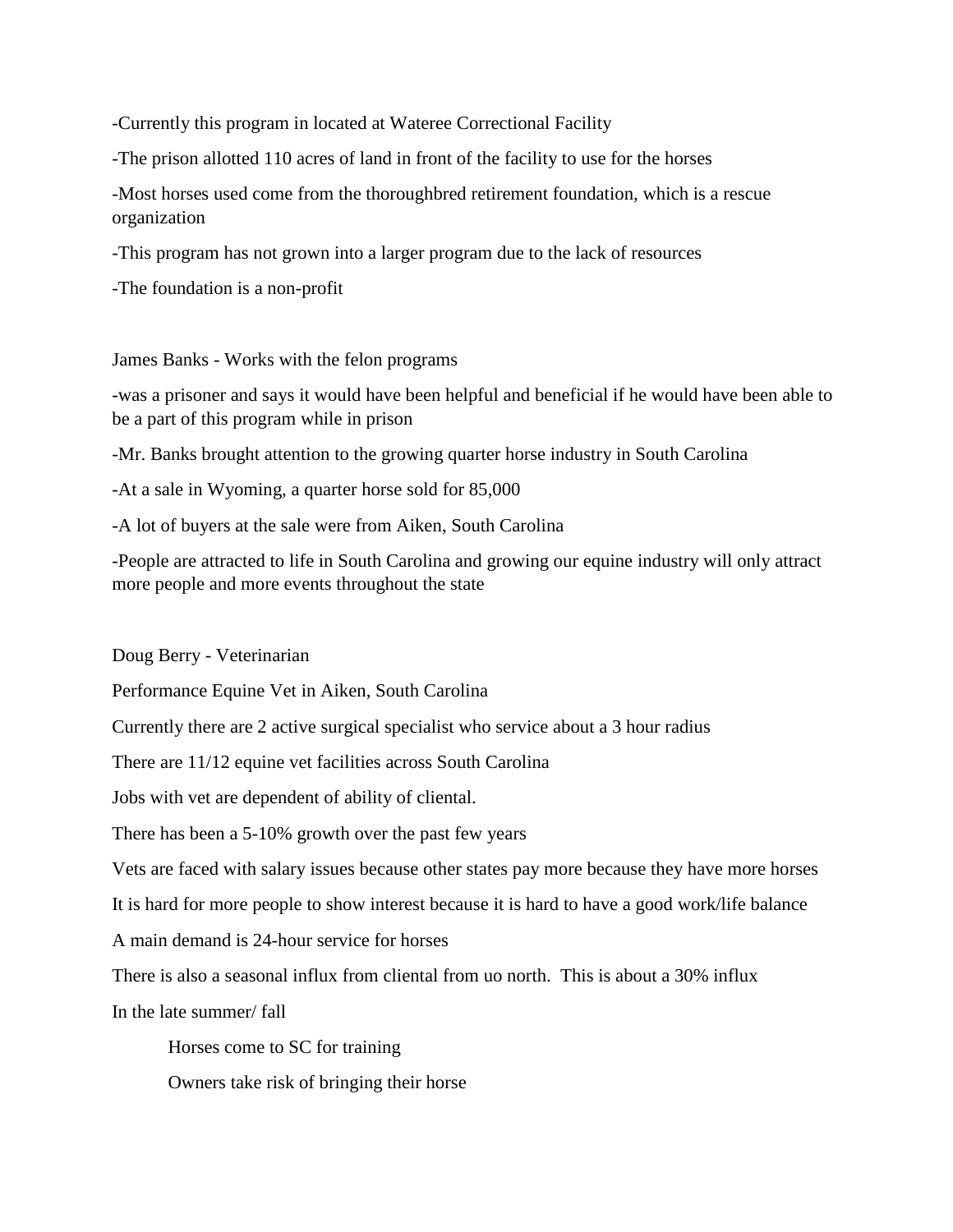Business opportunities come with increased presence

Every horse that is brought into the state has a trickle down effect to help the economy

Concerning Trends: Education Number of thoroughbreds Getting a new generation of horsemen Older stables

Things we need:

Quarter horses

**Thoroughbreds** 

Trail Riding

This year, 3 Olympic winners did trail riding in Aiken

We need to find a way to make sure they do not leave to go to other states due to our lack of resources

South Carolina does not have a vet school

-We need to expand relationships with vet schools

Concerning Vet Schools:

South Carolina's budget provides 40 students to attend out of state vet school for in state tuition costs in an effort to encourage South Carolinians to attend vet school even though our state does not have one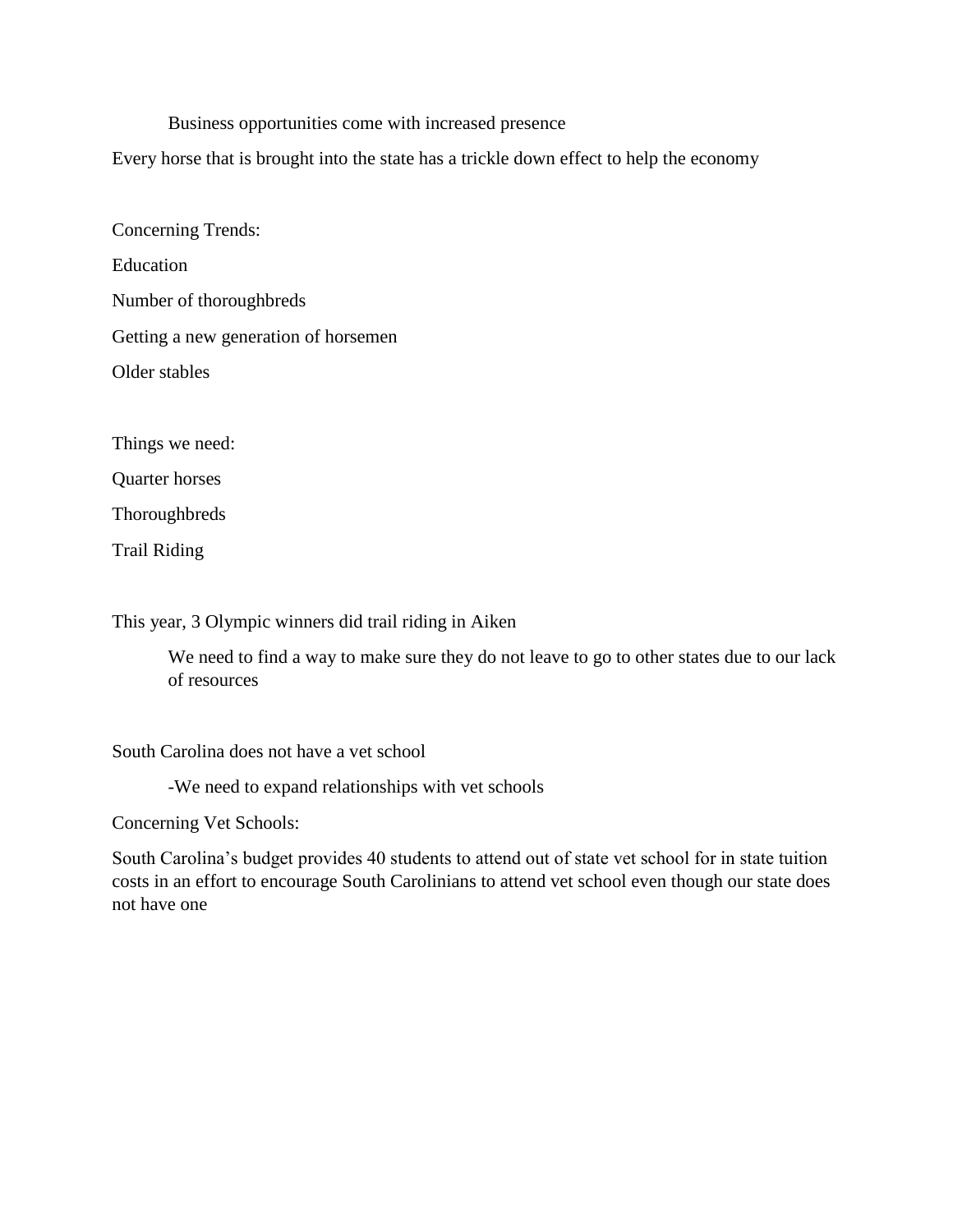# **Equine Industry Support Measures Study Committee Meeting Notes**

**Wednesday, January 5, 2022** 

## **Blatt 433**

#### **Columbia, SC**

Committee Members Present:

The Honorable Russell Ott - Chairman - House District 93 - Calhoon, Orangeburg, and Lexington Counties

The Honorable Katrina Shealy - Senate District 23 - Lexington County

The Honorable Bill Hixon - House District 83 - Aiken and Edgefield Counties

Mr. Christopher (Kip) Elser

Ms. Deborah McCutchen

Mr. Jack Sadler

Committee Staff Present:

Ms. Ellie Hayes - Executive Assistant - House Ag Committee

Mr. Dustin Stimson - Chief Legal Counsel - House Ag Committee

Mr. Trey Byars - Research Director - Senate Ag Committee

Ms. Kate Maroney - Executive Assistant - Senate Ag Committee

Additional Staff Present:

Mr. Sam Orr - Senate

Meeting Notes:

#### **STATEMENT OF**

#### **TOM ARONSON**

#### **PRESIDENT, RACING RESOURCE GROUP, Inc.**

**To The**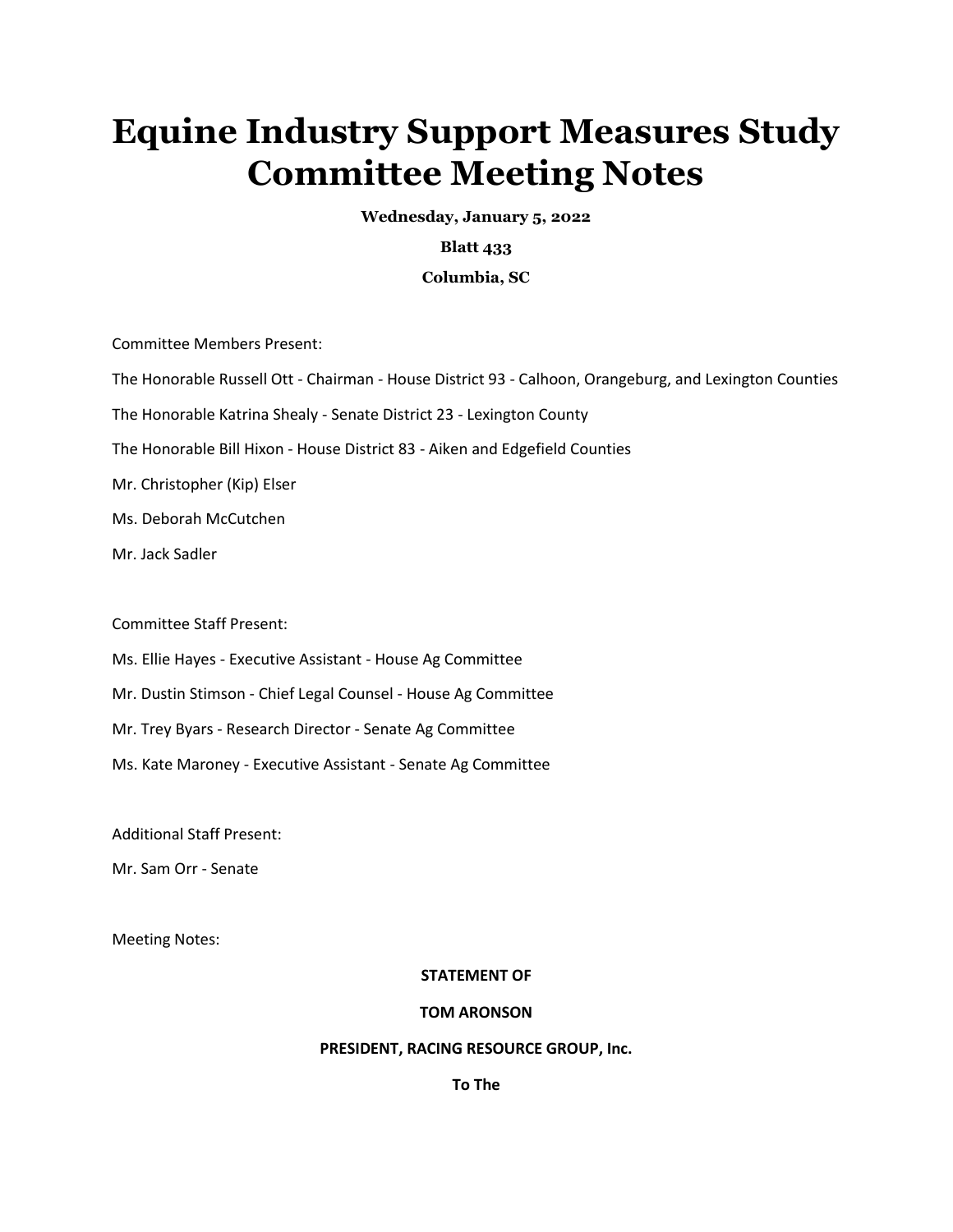#### **SOUTH CAROLINA HOUSE EQUINE STUDY COMMITTEE**

#### **January 5, 2022**

My name is Tom Aronson and I am president of Racing Resource Group, Inc., a Florida-based consultancy specializing in horses and horse activities. Thank you very much for the opportunity to present this statement to you in support of the work of this committee as it considers ways to enable a better future for this state's horse-based agribusiness.

For the purposes of this hearing, I can be considered an expert in the business of horses. In the past, I was the head of legislative affairs for the American Horse Council, the Washington, DC-based organization representing horse interests; senior vice president of the Television Games Network, the pioneering creator of the modern Advance Deposit Wagering business I'll be discussing here; and a specialist in start-ups involving customer engagement around horses and horse sports.

Specific to South Carolina, I've been enlisted to help think through how we might collectively answer to the needs of horse-driven agriculture here. My initial observation in this regard is to make clear what I believe to be an absolute truth: South Carolina's horses and horse people need help. Not a handout, but rather some new tools to help them compete for investments in horse farms, horse breeding, training centers, veterinary activity and other horse-based enterprise increasingly flowing out of South Carolina and into surrounding states. Absent any action to help South Carolina's horse ecosystem regain its competitive footing, the many aspects of what was once a vibrant horse economy here will continue to dwindle and may disappear altogether.

As others have testified, South Carolina has a long history of dedication to and success with horse-based agriculture, sports and enterprise. For example, in the not-too-distant past, South Carolina training centers were top-of-mind when people around the country were choosing places to have their young horses "started" during the winter months. At the advice of a wise friend, I sent the first young thoroughbreds I ever bred to Elloree Training Center in 2018 and 2019 to begin their education, and I'm very glad I did. The care and training they received there was second to none. But reports have continued to filter in about empty stalls and tough competitive times for those businesses, and the root cause has become apparent to me. There is no sustaining source of revenue for thoroughbred racehorses, owners and trainers in South Carolina; just as importantly, states like Virginia and Kentucky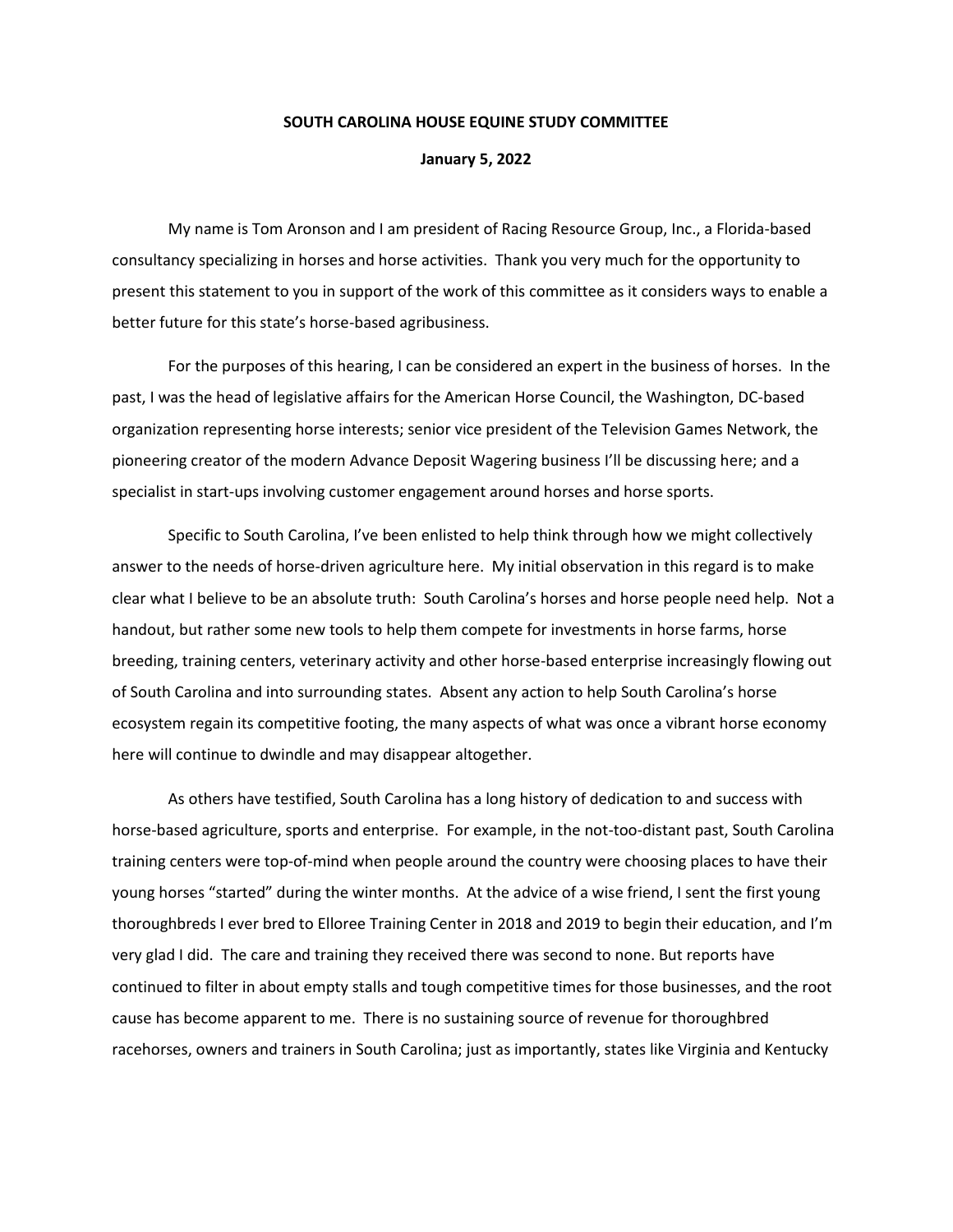are enjoying an upsurge in interest and horse business activity, which means alternative choices for outof-state professionals who used to winter their racehorses here.

Another example can be found in the downward trend of breeding thoroughbreds in South Carolina and their competitiveness around the country. In 2001 there were 232 mares bred in this state; two decades later, the number (in 2020) was 26. Similarly, in 2001, South Carolina-breds earned \$607,400 in races around the country; in 2020, the corresponding figure was \$65,000. Basically, there has been roughly an 85% decline in almost any measurement related to South Carolina's thoroughbred breeding business.

One of the most noticeable contributors to this decline in competitiveness has been the fact that there has been no organized way for the residents of South Carolina to help generate revenue for the business, as is the case in most other states, through legal pari-mutuel betting on horse races. While horse racing over the past 20 years was pioneering what is generally known as Advance Deposit Wagering, or ADW, this state (among just a handful of others) has not had a body to approve any such technological enablement much less a strategy for seeing that the revenue which might be generated is properly distributed back into the state's horse agribusiness. In my mind, as a horse business professional, that can be seen as a missed opportunity, but in a very real sense South Carolina actually now has the chance to take advantage of what has been learned by others and create a "better mousetrap."

Let's demystify and explore this, starting with two definitions.

First, what does "pari-mutuel" mean? Pari-mutuel literally means "betting amongst ourselves." Dollars are bet into a pool, from which the host of that pool deducts an established (by statute or regulatory authority) percentage as its source of revenue, then redistributes the remaining amounts to people as winnings from the event according to their relative shares of the pool. In pari-mutuel play, the host of the pool has no active interest – doesn't care – what the result is, because the takeout (revenue) deduction has already been made out of the pool before redistribution to winners. Virtually all horse racing events in the United States are conducted under this format, as are many lottery games (like Powerball) and various forms of a relatively new entertainment option, Daily Fantasy Sports. The practical opposite of "pari-mutuel" is "fixed odds," common in most sports betting, where the player is actually betting against the host, generally an authorized bookmaker, and that host therefore has an active interest in the outcome of the event. The phrase "fixed odds" refers to the fact that the odds the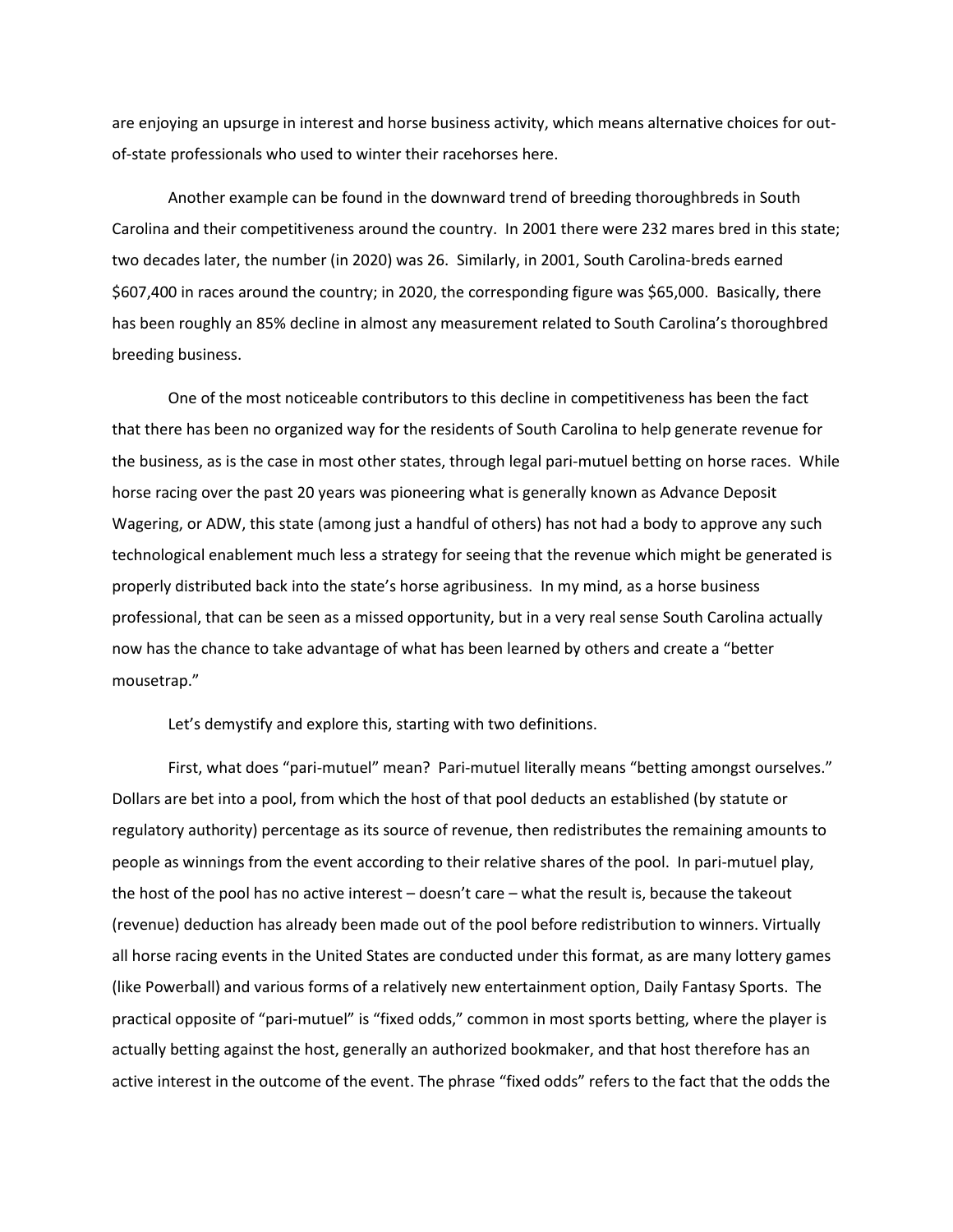player receives from the bookmaker are established at the time the bet is made, rather than (as in parimutuels) finalized when the event actually starts. This creates an element of risk, and effectively a rooting interest, for the bookmaker, as compared to pari-mutuels.

Second, what does "ADW" mean? As I indicated, "ADW" is short for Advance Deposit Wagering. ADW is not a kind of bet or game. It simply is a technology platform, in the same way that online banking is a platform, that allows individuals to deposit monies into an account, then move dollars in and out of that account securely through credits and debits. It's a process we Americans have become very used to and comfortable with. More explicitly, with respect to what we are talking about today, ADW allows residents in the many states where betting on horses is legal to establish an account and pursue their preferred entertainment from home, or on the road. The guiding feature here is "advance deposit." That allows a state to set, require and oversee customer standards like age, residency, and financial capability by which an authorized ADW provider must abide. No one can open an account if he or she does not meet the stipulated requirements before funding it.

Horse racing invented the concept of legal and secure betting from home in the early 1970s. In fact, in 1978, the U.S. Congress enacted the Interstate Horse Racing Act, designed (at horse racing's official request) to help the sport formally manage this growing legal entertainment. This was at the time, and remains today, an unprecedented and unique action by Congress to recognize as legal the business of offering to players in one state – via simulcast or phone at that time, and now ADW – wagering on a race that is being conducted in another, provided of course that the states involved agree to the transaction in the first place. The advent of the internet and then mobile phone applications has expanded legal betting on horses via ADW to the point where today ADW accounts for approximately 60% (over \$7 billion) of the \$12 billion that is bet legally on horses in this country each year, ranging from the sport's most famous races like the Kentucky Derby to the hundreds of other authorized races conducted around the country every day.

So, today, in most states, there is nothing especially noteworthy about playing a horse by phone or laptop via ADW into a hosted pari-mutuel pool. In the background, there are intricacies involving the economic relationships between and among the host track (where the race originates), the enabling ADW licensee (doing business in the state where the player resides), and the customer that are well established but perhaps best left to another day and forum to discuss more fully. It is essential however to note here, among those intricacies, that in order to facilitate and systematize the regulatory process around ADW, American horse racing has broadly agreed that the Oregon Racing Commission (ORC)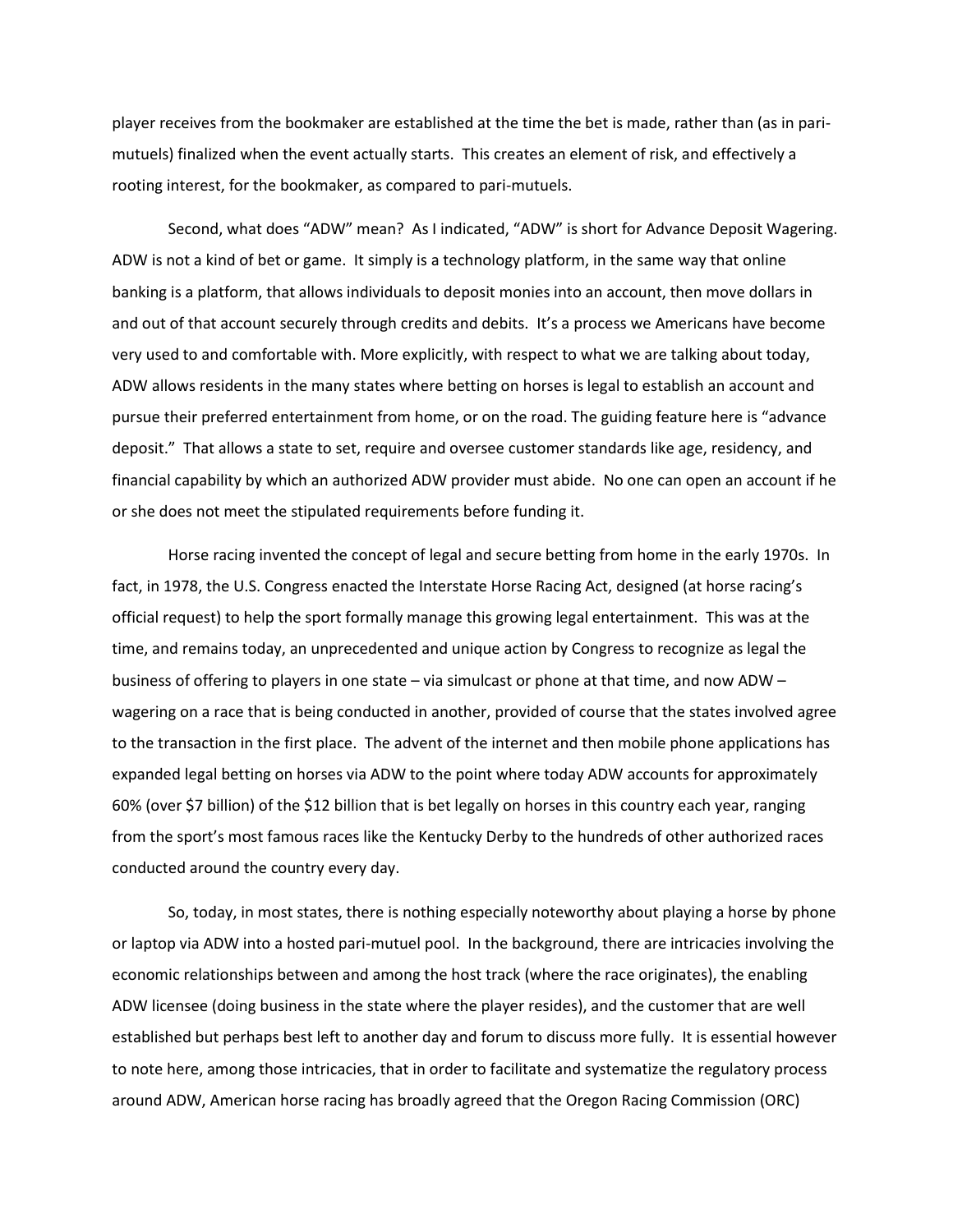should serve as the regulatory "hub" for all ADW activities, including but not limited to the authorization of ADW companies to do business and the reporting of all wagering transactions. Nothing in that preceding sentence precludes any individual state from requiring its own separate licensing of an ADW, and writing the standards for such licensure; in fact, most do. It simply reflects that a state can authorize ADW knowing that any enterprise enabling a transaction also has to pass muster under ORC regulations, and that those requirements have been endorsed by all major racing states in the country.

Revenues from pari-mutuel betting on horse racing in a state generally are directed (by statute, regulation or contract) to specific stakeholders or programs, such as purses (prize monies to owners), breeding inventive programs (to encourage the breeding of horses in a state), capital improvements (for facilities where people watch races or keep and train horses), horse health research, education programs (to support prospective careers with horses), and so forth. Which leads us back to the current state of affairs in South Carolina.

Without the now relatively commonplace mechanism for its residents to play the races, a state's horse agribusiness can suffer greatly at the hands of alternatives – other forms of agriculture that may enjoy subsidies, for example, and/or other states where people may choose to take their horses and investments because the grass and the money are, literally and figuratively, greener on the other side. So South Carolina stands at a crossroads. What next?

Within the now well-traveled terrain of ADW around this country is what may be a unique opportunity for South Carolina not just to join in but to establish a new state-centric model for parimutuel ADW activity, both in the way it is approved and the way its revenues are directed. This is because modern ADW has taken two distinct forms – the prevalent "national model" featuring multijurisdictional ADWs that operate largely as businesses designed to meet the minimum requirements of revenue distribution a state may impose, but take on a more "corporate" look because of it, and a more individualized "local model" characterized by greater focus on customers living in a state or specific market area and the allocation of revenues derived from their spending to more local interests. Today there are a few examples of such local ADWs, but even those have been structured around the needs of a mature racing business including existing racetracks. South Carolina, without much of that traditional overhang and a fresh set of specific objectives centered around its horse agribusiness, can write some new rules and fashion an innovative approach to pari-mutuel ADW. Criteria for receiving an ADW license in South Carolina could (and should, in my opinion) include a clear